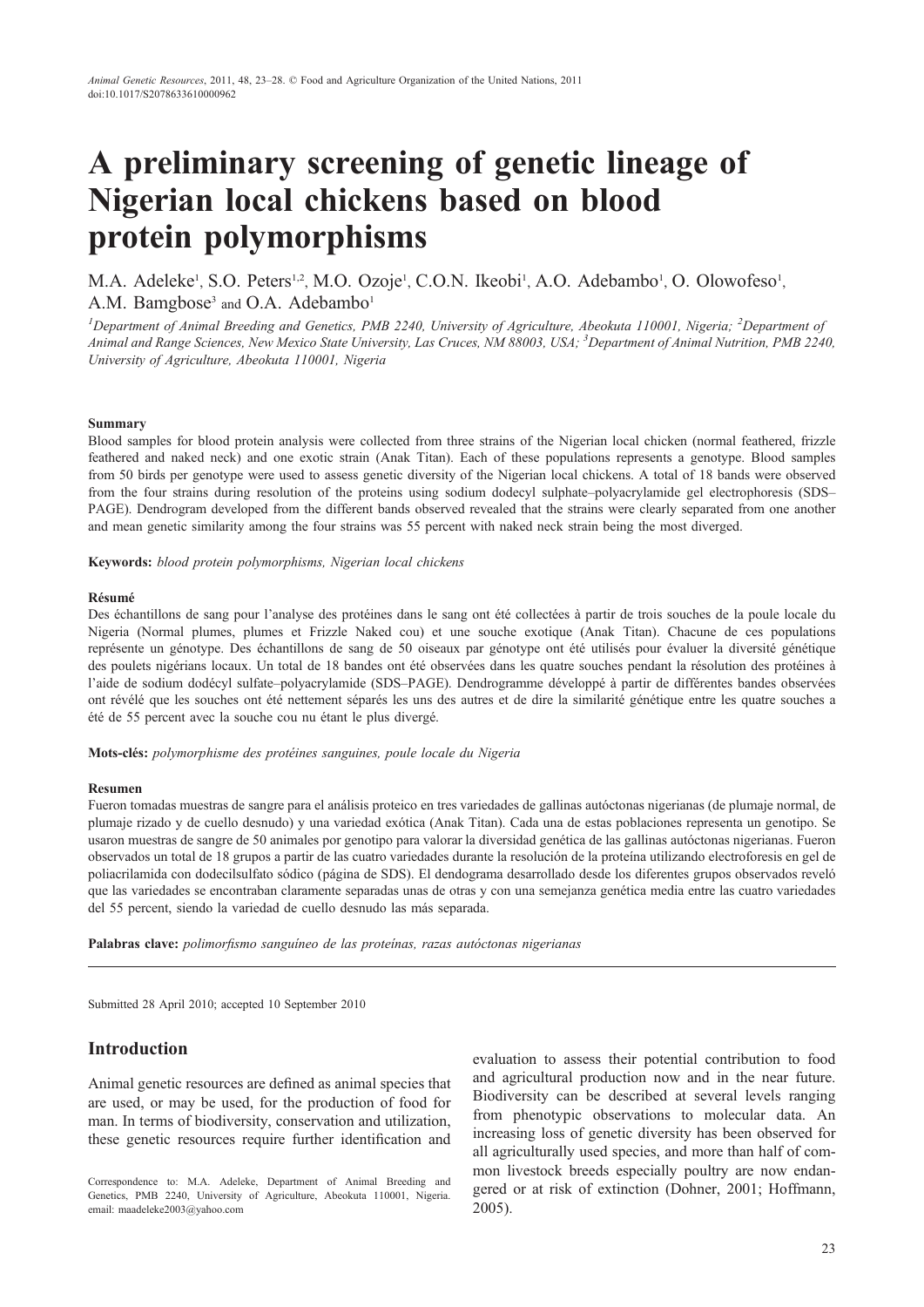Biodiversity encompasses not only the world's species with their unique evolutionary histories, but also genetic variability within and among populations of species and the distribution of species across local habitats, ecosystems, landscapes and whole continents or oceans (FAO, 2009). According to FAO (2000), animal genetic diversity allows farmers to select stocks or develop new breeds in response to environmental change, threat of disease, new knowledge of human nutrition requirements, changing market conditions and societal needs.

The utilization of appropriate animal genetic resources to achieve and maintain sustainable production systems that are capable of responding to human needs is necessary to national and global food security. Over 75 percent of the world's food and agriculture is produced by fewer than 25 domestic plant and animal species (FAO, 2007). Adapted genetic material must form the foundation for improving food and agriculture production systems. Globally, this will involve the use of a much wider spectrum of farm animal genetic resources for each of the major species. Unfortunately, global farm animal genetic resources are disappearing very fast (FAO, 2007). The number of domestic animal species is low, perhaps 40 in total, and with less than 14 accounting for over 90 percent of global production (FAO, 2004).

Existing poultry varieties comprise a wide range of breeds and strains that have evolved in the process of domestication and systemic breeding programmes. Since domestication, chickens have been distributed to various countries, continents and cultures. The use of chicken for food has been limited to a few specialized commercial breeds and a vast range of non-commercial chicken breeds.

The Nigerian indigenous chicken is a dual-purpose bird that is used both for meat and egg production in the rural and peri-urban areas of the country. They are found in large numbers distributed across different agroecological categories under a traditional family based scavenging management system (Sonaiya and Olori, 1990). Most of the birds are kept in small flocks under a scavenging system and the feed resources for the birds are household refuse, homestead pickings, crop residues, herbage, seeds, green grasses, earthworms, insects and small amount of supplemented feeds offered by the flock owner. They are well adapted to the adverse climatic conditions of the tropical environment and low management inputs. They contain a highly conserved genetic system with high levels of heterozygosity (Wimmers et al., 2000). These indicate that they are highly important farm animals, kept for good source of animal protein, for income and socio-cultural roles. Ebozoje and Ikeobi (1995) reported the adaptive potentials of the Nigerian indigenous chicken to varied ecological conditions, stresses and diseases.

There have been some efforts at characterizing the Nigerian indigenous chickens. These efforts include classification based on ecotypes (Sonaiya and Olori,

1990), plumage and shank colour (Ebozoje and Ikeobi, 1995; Ikeobi et al., 1996), possession of the major genes of feather distribution and feather structure (Ibe, 1993, Ebozoje and Ikeobi, 1995; Peters et al., 2002, 2005, 2007, 2008a, 2008b). Major genes effect on growth, fertility, hatchability and semen quality characteristics have also been reported (Peters et al., 2002, 2005, 2008a, 2008b). Wekhe (1992) earlier reported that Nigerian indigenous chickens are more resistant to infectious disease agents than their exotic counterparts. These chicken population estimated at about 140 million (FAO, 2006) is currently underutilized in the development of acceptable improved breeds. There is a need to expand the narrow genetic base in which the world's poultry breeding company currently operates by including local chicken resources that has been widely reported to be well adapted to the local conditions.

In addition to the phenotypic characterization that has been done and reported above, there is a need to perform molecular characterization for information with regard to phylogeny, diversity and relatedness. To take advantage of the differences in the strain of chickens and bring about genetic progress in breeding, a diversity study is imperative. Most diversity and phylogenetic studies are mainly based on microsatellite loci (Erhardt and Weimann, 2007) although a number of other polymorphism systems such as protein polymorphisms, blood groups or other molecular markers systems were alternatively used (Baumung, Simianer and Hoffmann, 2004). The use of microsatellite has become a standard method to estimate genetic diversity in livestock. To define species-specific standards, the International Society for Animal Genetics (ISAG) formed a FAO/ISAG advisory group on animal genetic diversity in 1995, which set up recommended species-specific lists of microsatellites loci (about 30 per species) for cattle, chicken, sheep and swine to be used in diversity studies (http://dad.fao.org/). Protein polymorphisms have been used as marker systems to estimate genetic variation within and between chicken populations (Mina et al., 1991; Romanov, 1994) and while we were aware that microsatellites and other DNA markers are more polymorphic and informative than protein markers in diversity studies, there is a need to use protein markers to do a preliminary screening on genetic diversity of Nigerian local chickens. This investigation therefore sought to find the genetic diversity, as a preliminary assessment, among Nigerian indigenous chickens reared intensively using blood protein polymorphisms by estimating genetic similarity.

## Materials and methods

Local chickens comprising naked neck, frizzle feathered and normal feathered were collected from different villages of Abeokuta in Nigeria. The same strains were mated using artificial insemination to generate progenies raised for this study and the birds were maintained at the Poultry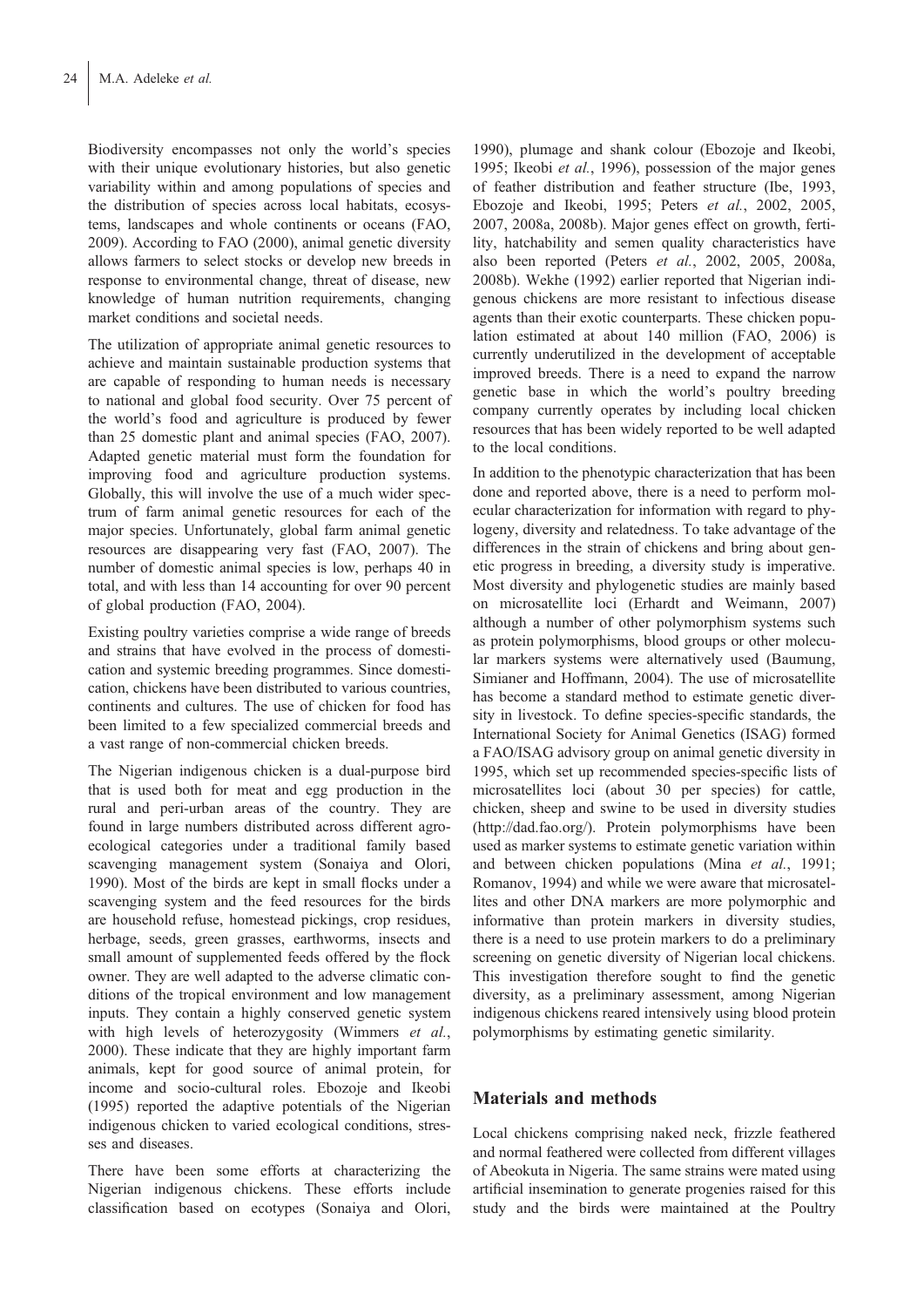

Figure 1. Normal-feathered indigenous cock. Figure 3. Naked neck indigenous cock.



Breeding Unit of the University of Agriculture, Abeokuta. A total of 15 sires were used in inseminating 80 dams belonging to three local chicken genotypes and one exotic chicken. A total of 200 blood samples (50 per genotype) from the chicken populations were used for this study. About 2 ml of blood was collected from wing vein of each chicken using 2 ml syringes. The blood was collected from purebred local chickens (normal feathered, naked neck and frizzled feather) and exotic broiler breeder (Anak Titan) shown in Figures 2–5.

Whole blood samples were taken to the laboratory for analysis. Serum was separated from the whole blood using centrifugation. The supernatant serum protein was carefully transferred into a clean 2 ml eppendorf microtube

and stored at −35°C. The sodium dodecyl sulphate–polyacrylamide gel electrophoresis (SDS–PAGE) analysis was carried out using the Bio-Rad Mini Protean II (10 ml capacity) for three blood proteins: globulin, transferrin and albumin. This method of analysis is a discontinuous buffer system, which means that the buffer in the reservoir is of a different pH and ionic strength from the buffer used to cast the gel. The stacking gel contained distilled water (6.1 ml), 0.5 M Tris-HCl at pH of 6.8 (2.5 ml), 10 percent SDS (100  $\mu$ l), acrylamide/bisacrylamide solution (1.3  $\mu$ l), 10 percent ammonium tetraoxosulphate (vi)  $(50 \mu l)$  and Initiator or N'N'N'N-Tetramethylene diamine (TEMED)  $(C_6H_{16}N_2)$  (10 µl). B-mercaptoethanol (7.5 percent) in sample buffer was used for the preparation of the chicken blood samples. The serum and sample buffer were added at ratio 1:2 and heated at 95°C for 5 min in a water bath.



Figure 2. Frizzle-feathered indigenous cock. Figure 4. Anak Titan cock

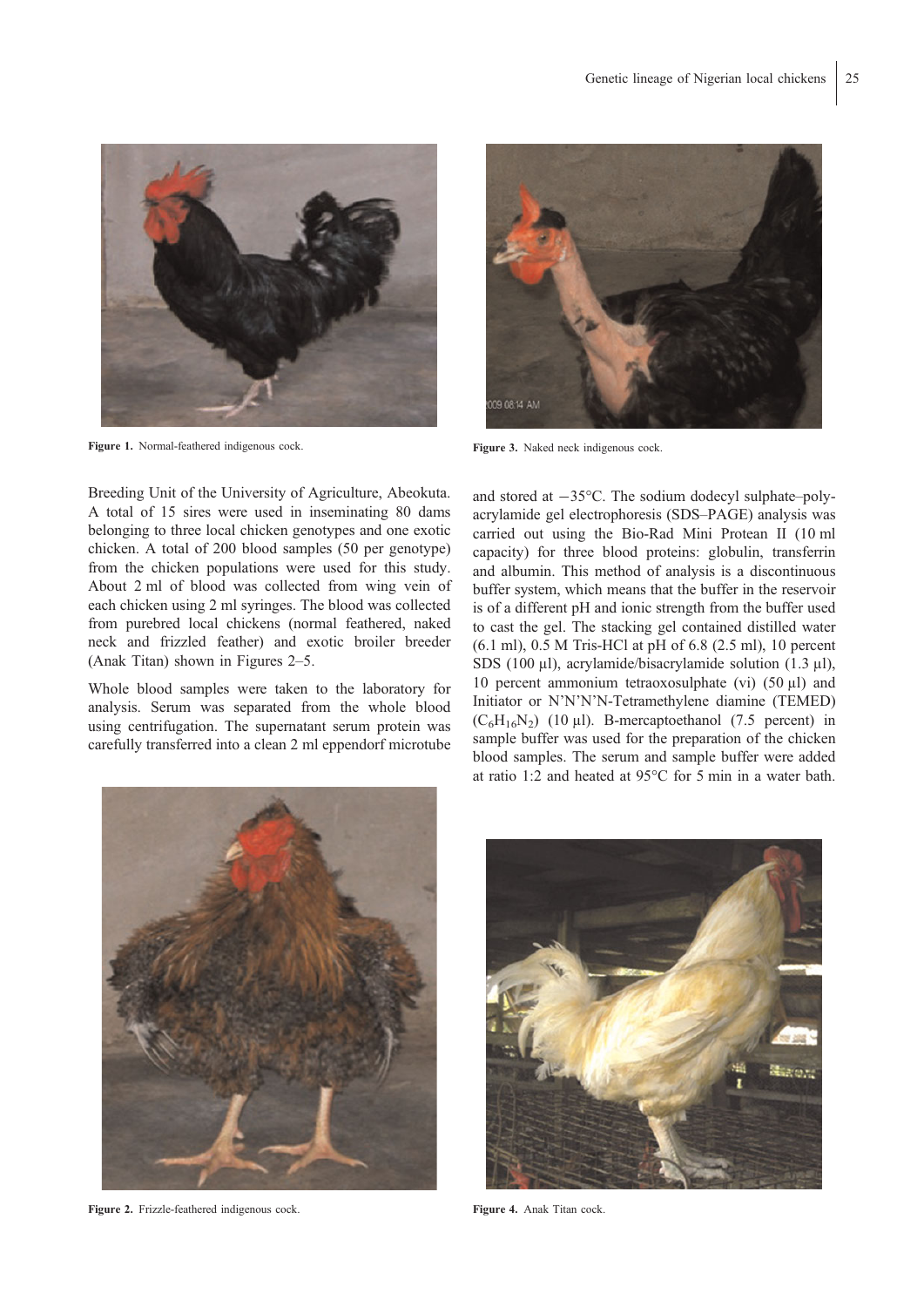

Figure 5. Dendrogram developed by UPGMA cluster analysis showing the coefficient of genetic similarities among the chicken populations studied.

The mixture was placed inside the deep freezer for 5 min and then loaded into the wells on the gel. The separation of protein was carried out with the aid of Bio-Rad Electrophoresis system using the Bio-Rad Mini Protean II Cell at 150 V for 2 h. The separating gel composed of 0.375 M Tris at pH of 8.8, distilled water (3.5 ml), 1.5 M Tris-HCl  $(2.5 \text{ ml})$ , 10 percent SDS  $(100 \mu l)$ , acrylamide/ bisacrylamide (4.0 µl), 10 percent ammonium tetraoxosulphate (vi)  $(50 \text{ µl})$  and TEMED  $(5 \text{ µl})$ . At the completion of the electrophoresis, the gels were carefully removed under water and placed in a staining solution of 0.1 percent Coomassie Blue in 1:4 glacial ethanoic acid  $(CH_3COOH)$ and methanol ( $CH<sub>3</sub>OH$ ). The staining solution was later removed and the gels were de-stained with the de-staining solution that contained 40 percent distilled water in 1:4 glacial ethanoic acid and methanol. The de-stained gels were then scanned and the bands visually scored.

## Statistical analysis

The presence of bands was designated as (1) and band absent was coded as (0). The computer program PAST (Hammer, Harper and Ryan, 2001) designed for protein electrophoretic data analysis was used to develop the dendrogram produced by the unweighted pair group method with arithmetic mean UPGMA (Sneath and Sokal, 1973).

Genetic distance was calculated using the formula:  $D =$  $1 - S$ , where D represents genetic distance and S the genetic similarity.

## **Results**

Gene constitutions of Nigerian local and exotic chickens were compared using polypeptide chains at three loci controlling blood protein types. The electrophoretic banding patterns of SDS–PAGE of the four strains revealed a maximum of 18 bands for the three loci examined (globulin, transferrin and albumin). All these 18 bands were not necessarily present in all the four strains. Two postalbumin bands appeared to be present in only naked neck chickens. This might be taken as rare or uncommon alleles. The phylogenetic relationships among the strains studied were summarized in Figure 5. The dendrogram showed that the strains were clearly separated from one another. Mean genetic similarity among the four strains was 55 percent with the naked neck being the most distant among the chicken populations. Genetic similarity between Anak Titan and frizzle-feathered with normal-feathered breed was 63 percent while frizzle feathered and normal feathered being the same local strains were 65 percent similar. The birds were divided into two clusters, with the first cluster consisting of only naked neck as a distinct strain on the evolutionary scale with other strains diverging progressively. The second cluster composed of frizzle and normal feathered as first subcluster while Anak Titan formed the second subcluster, respectively. The values of the genetic similarities used for the construction of the dendrogram are presented in Table 1 with the genetic distances in parentheses.

#### Discussion

The strains were clustered according to their overall genetic similarity. Each band in the electrophoretic analysis corresponds to a different protein, the synthesis of which is controlled by one, two or polygenes. The protein phenotype (bands) observed on the gels can therefore be interpreted in terms of presence of alleles for the specific protein studied. Using different proteins, Mohammed et al. (2001) had earlier made similar observation on different breeds of chickens studied. They stated further

Table 1. Genetic similarities and distances among the chicken population studied.

|                 |                   | <b>Frizzle feather</b> | Naked neck     | <b>Normal</b> feather |
|-----------------|-------------------|------------------------|----------------|-----------------------|
|                 | <b>Anak Titan</b> |                        |                |                       |
| Anak Titan      | 0.0000            |                        |                |                       |
| Frizzle feather | 0.3825(0.6175)    | 0.0000                 |                |                       |
| Naked neck      | 0.3927(0.6073)    | 0.4983(0.5017)         | 0.0000         |                       |
| Normal feather  | 0.3780(0.6220)    | 0.3632(0.6368)         | 0.4415(0.5585) | 0.0000                |

Values in parentheses represent genetic distances.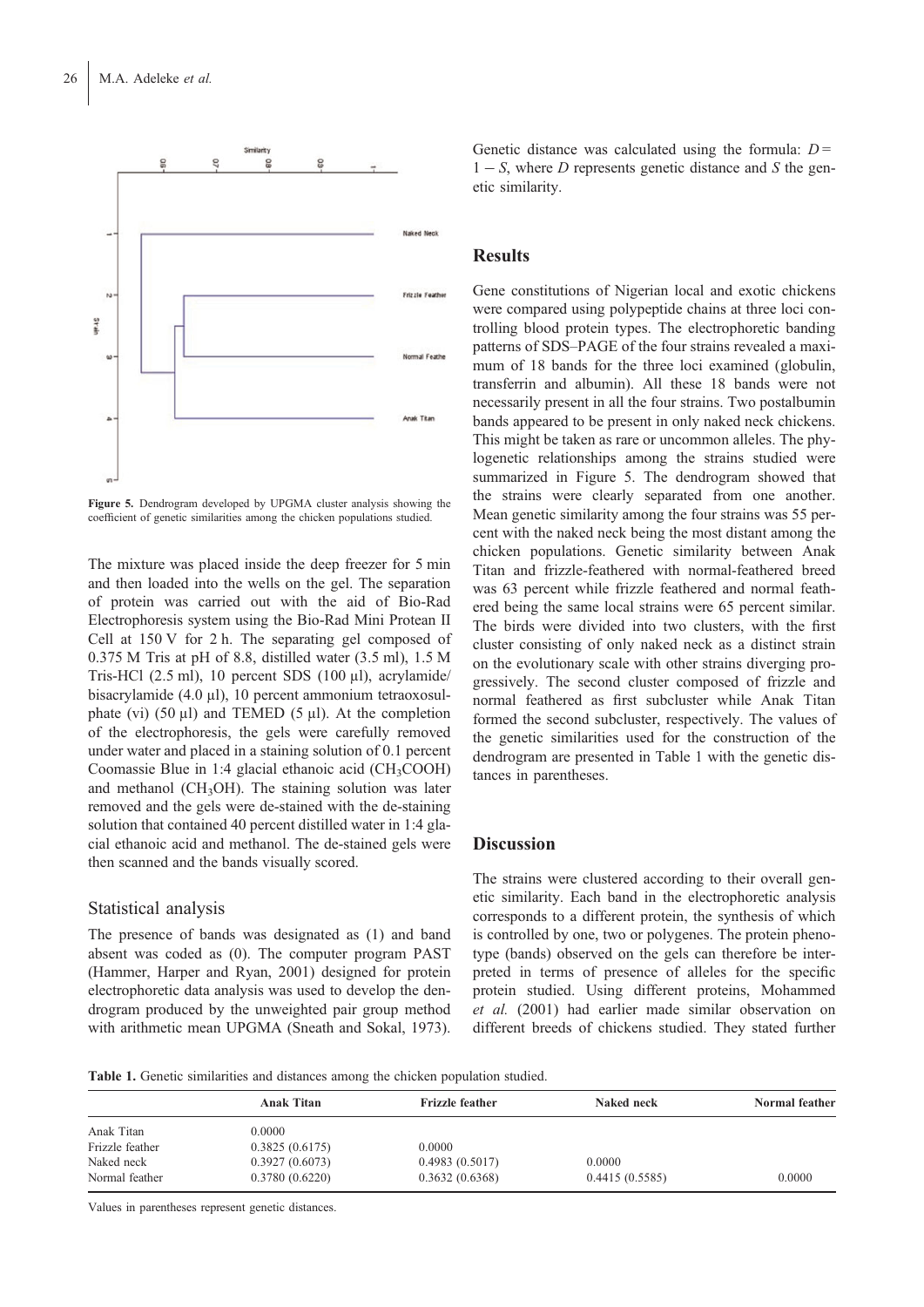that electrophoretic analysis of protein provides information on the molecular weights and charges of protein, the subunit structures of protein and the purity of the particular preparation. In addition, different forms of mutation may occur in the codon, particularly, the replacement of certain nucleotide by others which may explain the observed banding pattern across the different strains in this study. Two postalbumin bands present in naked neck appeared to be private/rare alleles (that is alleles detected in only one population but completely absent in another populations). Probably, these bands may have to do with feather distribution gene that gives its characteristic phenotype. Granevitze et al. (2007) also reported the presence of private alleles in the chicken populations studied with the highest number of five carried in H'mong chickens followed by Red Jungle Fowl with four private alleles.

The dendrogram constructed from this study showed that the strains were clearly separated from one another. This is in agreement with the phenotypic variation of these strains of chickens. Naked neck among these chicken populations appeared to be closest to the origin in the evolutionary trend, hence the most remote as shown by its distinct and separate cluster. The exotic breed (Anak Titan) in this study is the most outbred being the farthest from naked neck and also shows that Anak Titan has a line of descent with all the local strains examined.

The dendrogram constructed indicates that frizzle- and normal-feathered chickens in this study are closely related. This indicates that frizzle- and normal-feathered chickens share a more recent common ancestor than either shares with any of other strains on the phylogenetic tree. Investigating blood protein polymorphisms of local chicken in Laos, Okamoto et al. (1999) reported small genetic differentiation among the chicken populations studied. It appears from this preliminary analysis that native strains of chickens are good reservoir of allelic diversity that is the major basis for genetic improvement, although genetic diversity observed among the chicken populations was low. This, however, will have to be studied further using more polymorphic DNA markers.

## Conclusion

Low polymorphism exists among Nigerian local chickens and Anak Titan with respect to the few blood protein types examined. Both frizzle- and normal-feathered chickens formed the same cluster and are genetically close to Anak Titan while these three strains are genetically far from naked neck chickens which appeared to be the most remote of all the strains examined. Nigerian local chickens, particularly naked neck, should be conserved as a reservoir of rare genetic chicken resource and its similarity and genetic distance between and among other ubiquitous chicken populations may be tested in further research using more polymorphic DNA markers.

#### Acknowledgements

The authors acknowledge the Research and Development Centre, University of Agriculture, Abeokuta Nigeria for the research grant (RG 206) to support this work.

#### References

- Baumung, R., Simianer, H. & Hoffmann, I. 2004. Genetic diversity studies in farm animals – a survey. J. Anim. Breed. Genet., 121: 361–373.
- Dohner, J.V. 2001. The encyclopaedia of historic and endangered livestock and poultry breeds, pp. 1–5. New Haven, CT, USA, Yale University Press.
- Ebozoje, M.O. & Ikeobi, C.O.N. 1995. Productive performance and occurrence of major genes in the Nigerian local chicken. Nigerian J. Genet., 10: 67–77.
- Erhardt, G. & Weimann, C. 2007. Use of molecular marker for evaluation of genetic diversity and in animal production. Arch. Latinoam. Prod. Anim., 15(Suppl 1): 63.
- FAO. 2000. World watch list for domestic animal diversity, Rome, Italy (available at http://www.fao.org/docrep/009/x8750e/x8750e00.HTM) p. 726. 3rd edn.
- FAO. 2004. Secondary guidelines. Measurement of domestic animal diversity MoDAD. Newly recommended microsatellite markers. Rome, Italy, FAO (available at http://dad.fao.org/en/refer/library/ guidelin/marker.pdf).
- FAO. 2006. High bird flu risk in Africa after outbreak in Nigeria. Rome, Italy, Food and Agriculture Organization, FAO (available at http:// www.fao.org/nesroom/en/news/2006/1000226/index.html).
- FAO. 2007. The state of the world's animal genetic resources for Food and Agriculture Organization. Rome, Italy, FAO (available at ftp:// ftp.fao.org/docrep/fao/010/ai772e/ai772e02.pdf,).
- FAO. 2009. Status and trends report on animal genetic resources-2008. Information Document, CGRFA/WG-AnGR-5/09/Inf. 7, Rome (available at http://www.fao.org/ag/againfo/programmes/en/ genetics/documents/CGRA\_WG\_AnGR\_5\_09\_Inf\_7.pdf).
- Granevitze, Z., Hillel, J., Chen, G.H., Cuc, N.T., Feldman, M., Eding H. & Weigend, S. 2007. Genetic diversity within chicken populations from different continents and management histories. Anim. Genet., 38(6): 576–583.
- Hammer, Ø., Harper, D.A.T. & Ryan, P.D. 2001. Paleontological statistics software package for educational and data analysis. Palaeontologia Electronica 4(1): 9.
- Hoffmann, I. 2005. Research and investment in poultry genetic resource – challenges and options for sustainable use. World's Poult. Sci. J., 61 (10): 57–70.
- Ibe, S.N. 1993. Growth performance of normal, frizzle feather and nakedneck chickens in a tropical environment. Nig. J. Anim. Prod., 20: 25–29.
- Ikeobi, C.O.N., Ozoje, M.O., Adebambo, O.A., Adenowo, J.A. & Osinowo, O.A. 1996. Genetic differences in the performance of local chicken in South Western Nigeria. Niger. J. Genet., 11: 33–39.
- Mina, N. S., Sheldon, B.L., Yoo, B.H. & Frankham, R. 1991. Heterozygosity at protein loci in inbred and outbred lines of chickens. Poult. Sci., 70: 1864–1872.
- Mohammed, N.A., El-sayed, E.N., Hamdoon, N.T. & Ame, K.A. 2001. Chicken strains identification using SDS–PAGE page and RAPD-PCR markers. Assiut J. Agri., 32(3): 1-19 (available at http:// www.aun.edu.eg/fac\_agr/genetics/cytogent/pdfs/rapd.pdf).